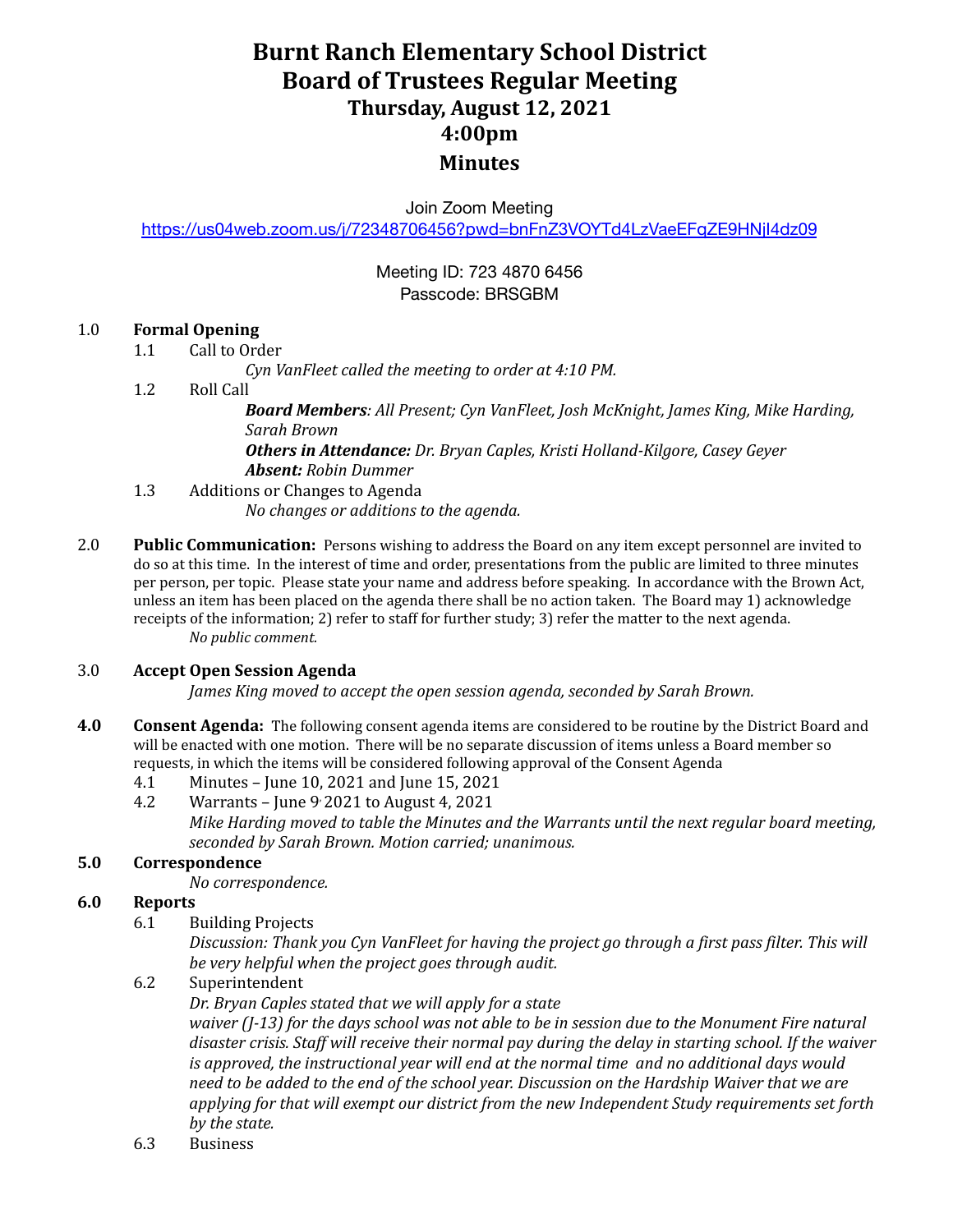*Business halted--the school and Burnt Ranch area is currently under a mandatory evacuation order due to the Monument Fire.*

6.4 Principal

*Kristi Kilgore reported on the current fire status as she knew it and that some firefighters were using the gym to sleep at night. She reported Robin Dummer was working with the Forest Service* on a contract for using the gym. Kristi Holland also said that she was in agreement with Dr. Bryan *Caples about applying for the J-13 waiver for the missed days of school.*

6.5 Staff *No staf reports.*

### **7.0 General Business**

- 7.1 Review Quarterly Report on Williams Uniform Complaints *Sarah Brown moved to Review Quarterly Report on the Williams Uniform Complaints, seconded by James King. Motion Carries: unanimous.*
- 7.2 Review/Approve 2021-22 Consolidated Application and Reporting System *James King moved to approve the 2021-22 Consolidated Application and Reporting System, seconded by Josh McKnight. Motion carries; unanimous.*
- 7.3 Review/Approve Resolution 2021/22-02 To Establish Authorized Signatures for the Purpose of Approving Orders Drawn on the Funds of the Burnt Ranch Elementary School District *James King moved to approve Resolution 2021/2022 to Establish Authorized Signatures for the Purpose of Approving Orders Drawn on the Funds of the Burnt Ranch Elementary School District, seconded by Sarah Brown. Motion carries; unanimous.*

*Discussion: Remove Kathleen Graham and add Dr. Bryan Caples to the list of authorized signatures; all others would remain the same.*

- 7.4 Review/Approve Construction Administrator Contract *Josh McKnight moved to approve the Construction Administrator Contract, seconded by James King. Discussion ensued. There were date errors in Section 8 of the contract, questions about the number of hours and the cost per hour to the district. Josh McKnight removed his motion from the table following the discussion. The contract will return to the board after it is revised to meet the needs of the district.*
- 7.5 Discussion Current Evacuation Advisory for Burnt Ranch *Dr. Bryan Caples recommended with the support of Kristi Holland-Kilgore to delay the opening of* school for the 2021-22 by two weeks. New tentative start date for teachers is Sept. 1st, , staff Sept. *2nd, and students September 7th. Staf and Burnt Ranch Families will be notified every 72 hours on Facebook, the school's website, and the auto dialer messaging system--Bright Arrow.*
- 7.6 Discussion 2021-22 School Calendar *Students will tentatively return to school on September 7th, 2021. We will closely monitor the current situation and keep everyone updated on a regular basis.*

#### **8.0 Future Business**

Next Meeting--Special Board Meeting August 19, 2021 at 4:00 PM via Zoom. Regular Board Meeting September 9, 2021 at 4:00 PM.

### **9.0 Adjourn to Close Session**

9.1 Pursuant to Government Code 54957 Personnel or 54956.9 Litigation *No Closed Session business.*

#### **10.0 Reconvene to Open Session**

### **11.00 Adjourn**

*Meeting adjourned at 5:52 PM*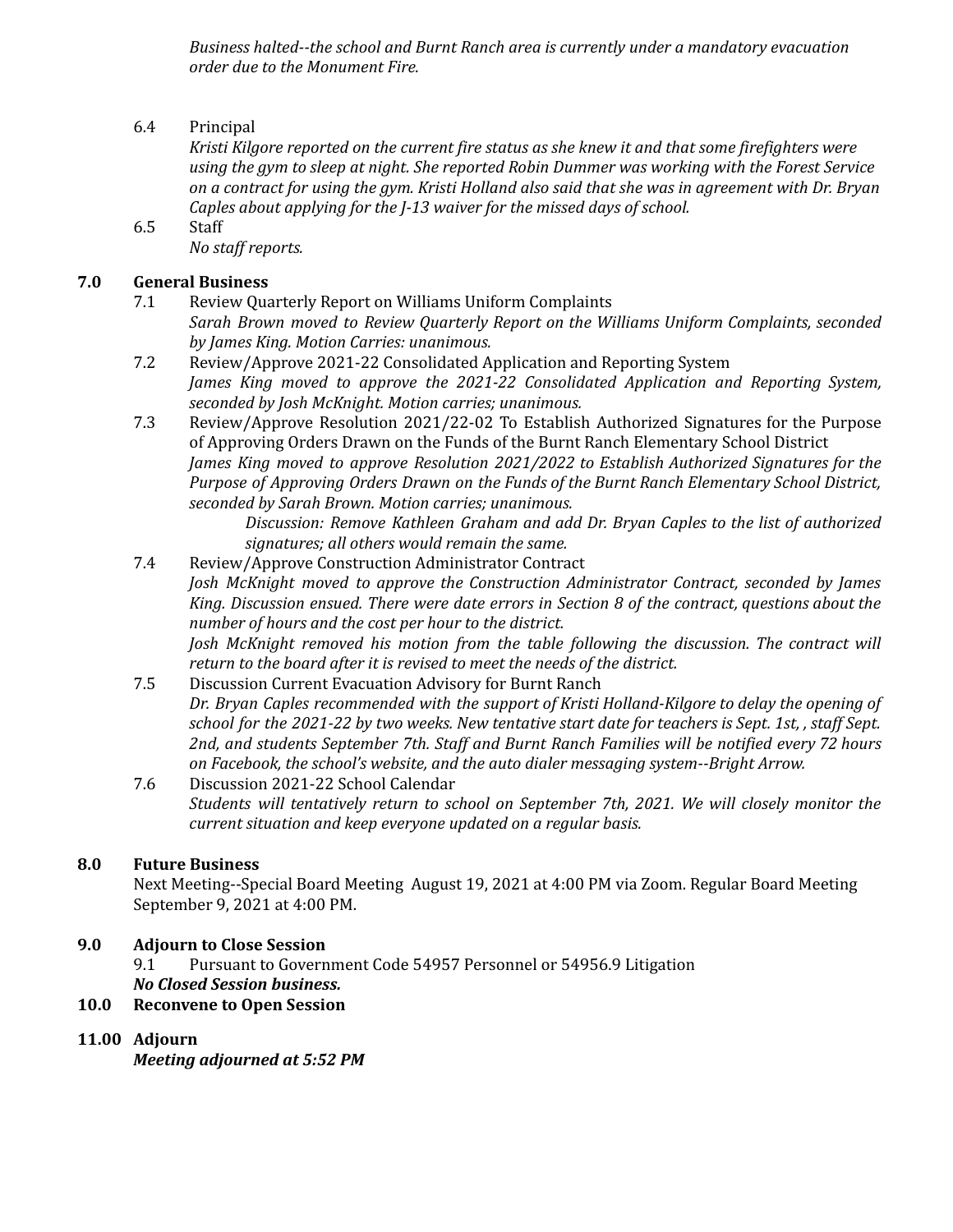# **CALL AND NOTICE OF SPECIAL MEETING OF THE BOARD OF TRUSTEES, BURNT RANCH SCHOOL DISTRICT**

## **EMERGENCY BOARD MEETING Minutes**

Join Zoom Meeting

<https://us04web.zoom.us/j/72348706456?pwd=bnFnZ3VOYTd4LzVaeEFqZE9HNjI4dz09>

Meeting ID: 723 4870 6456 Passcode: BRSGBM

At the direction of the President of the Board of Trustees of Burnt Ranch School District, an emergency meeting **of the Board is hereby called:**

DATE: Tuesday, August 19, 2021

TIME: 4:00 – *Cyn Van Fleet called the meeting to order at 4:00pm Board members present Cyn VanFleet,, Josh McKnight, Sarah Brown and Michael Harding. James King was absent. Others present were Superintendent Dr. Bryan Caples, Principal Kristi Holland-Kilgore, Robin Dummer and Casey Geyer.* LOCATION: Virtual Meeting via Zoom

**In the case of an emergency situation for which prompt action is necessary due to the disruption or threatened disruption of public facilities, the Board may hold an emergency meeting without complying with the 24-hour notice and/or 24-hour posting requirements for special meetings pursuant to Government Code 54956. The Board shall comply with all other requirements for special meeting during an emergency meeting. (Government Code 54956.5)**

#### **1.0 Action Items**

1.1 Review/Approve Construction Administrator Contract – *Josh McKnight motioned to approve the Construction Administrator Contract with modification to the current date and language. Discussion ensued. Dr. Caples stated he will be working with Kathleen on the current projects. Sarah Brown seconded the motion. Vote 4-0; King absent*

1.2 Discussion of Current Evacuation Order for Burnt Ranch – *Discussion ensued regarding the current state of the Monument Fire. The Burnt Ranch area is under a mandatory evacuation order. This affects many staff, students and board members. The start date for school was moved to September 7, 2021. Dr. Caples recommends that the school be inspected and cleaned by a professional company that deals with fire, ash, and smoke damage before students return to school. Board member Mike Harding suggested that the inspection/cleaning may be covered under our insurance. Dr. Caples will make the necessary contacts to secure a professional company that will inspect, test for ash, and clean the school. All air filtration filters should be replaced before school regardless of when they were last changed. Board Member Sarah Brown suggested other models to look at if we have to delay school even farther such as working with students off campus, providing packets, and or online-based curriculum. Discussion ensued with the pros and cons being discussed. There will be another board meeting on August 31, 2021 to reassess the status of the Monument Fire.*

**2.0 Public Communication:** Persons wishing to address the Board on any item except personnel are invited to do so at this time. In the interest of time and order, presentations from the public are limited to 5 minutes per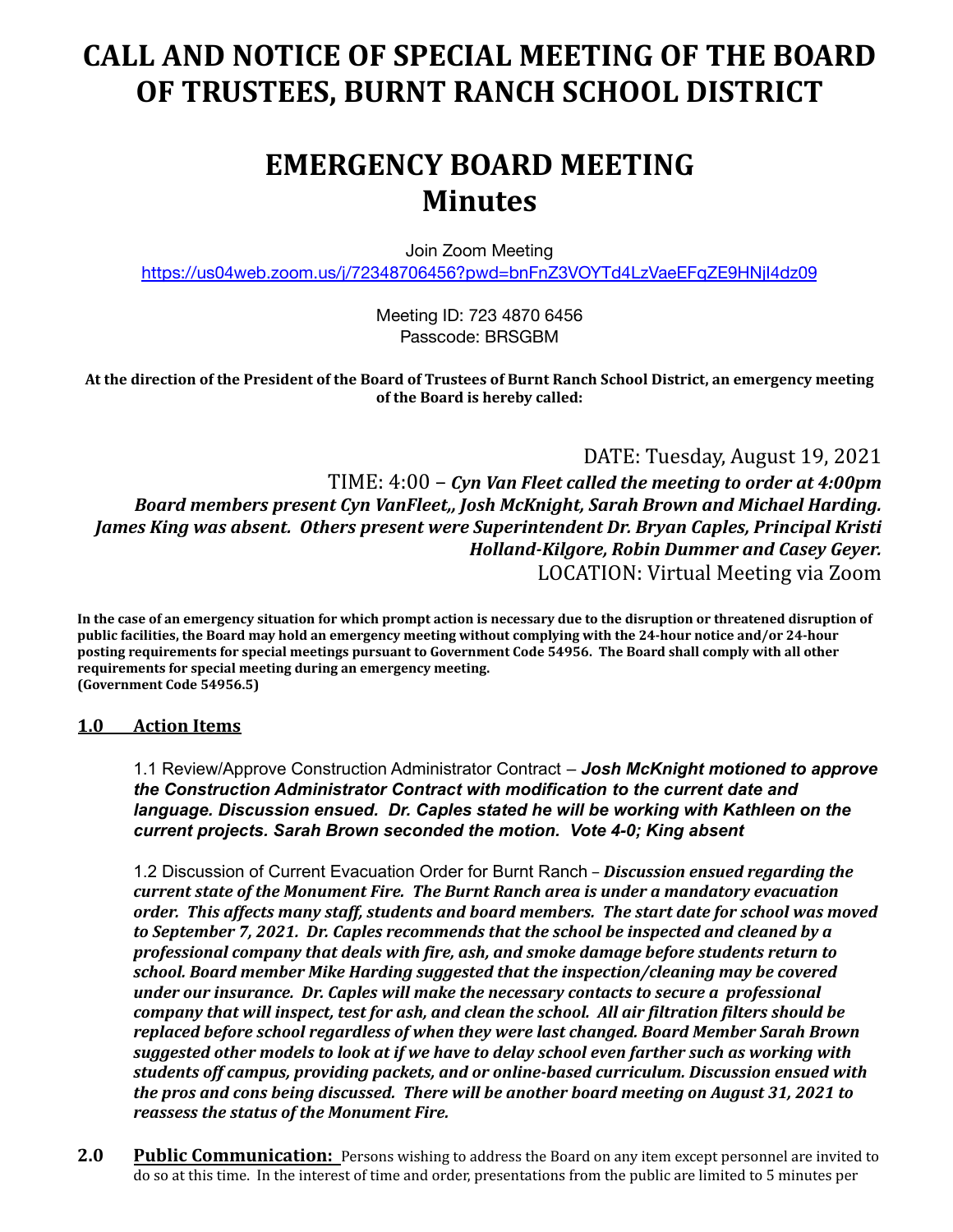person, per topic. Please state your name and address before speaking. In accordance with the Brown Act, unless an item has been placed on the agenda there shall be no action taken. The Board may 1) acknowledge receipts of the information; 2) refer to staff for further study; 3) refer the matter to the next agenda. *Board member Sarah Brown requested continued support and compassion for the safety and stress of staff and students during this time.*

- **3.0 Adjourn to Close Session –** *No need for closed session* 3.1 Pursuant to Government Code 54957 Personnel or 54956.9 Litigation
- **4.0 Reconvene to Open Session**
- **5.0 Adjourned Cyn Van Fleet adjourned the meeting at 5:20pm.**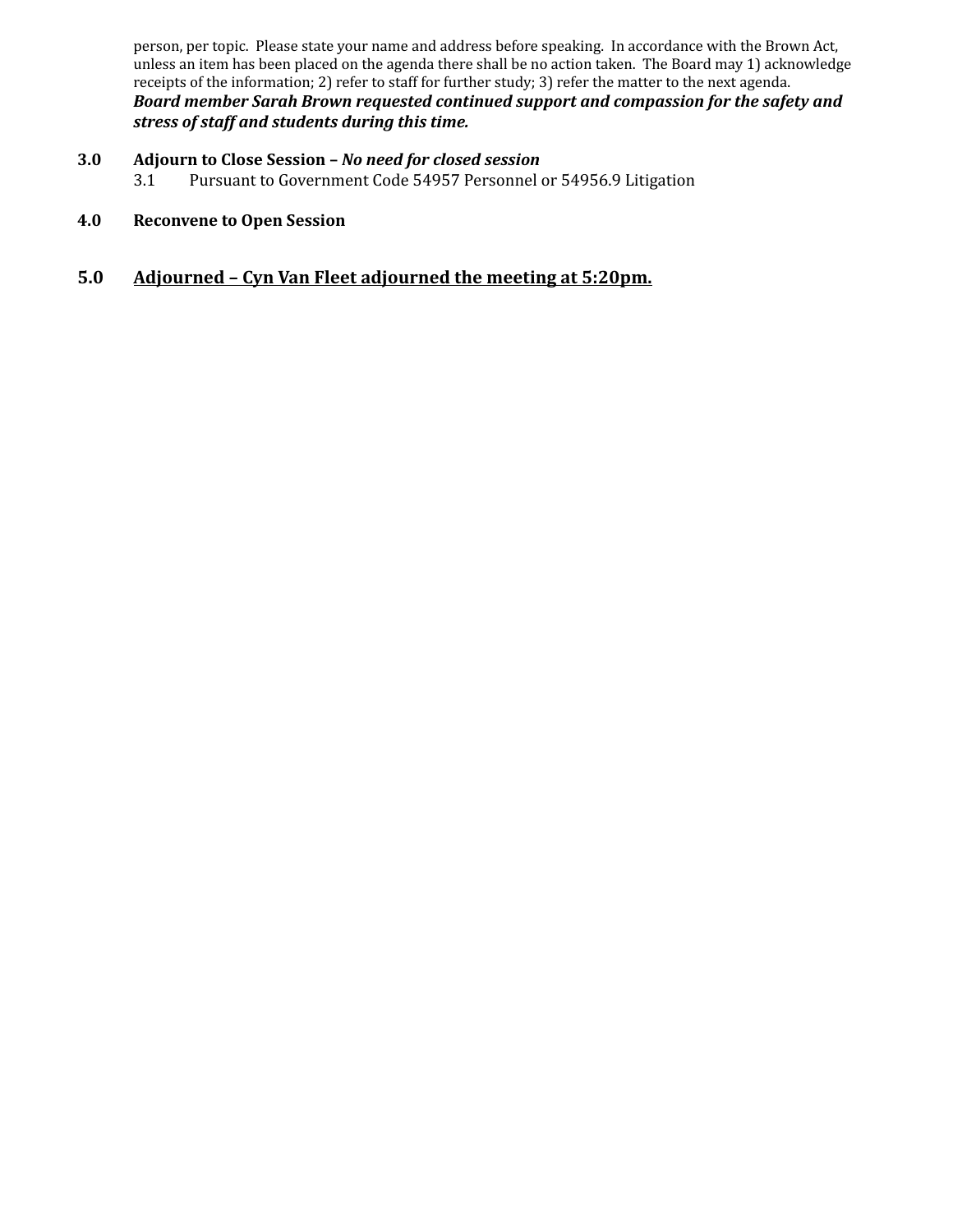# **CALL AND NOTICE OF SPECIAL MEETING OF THE BOARD OF TRUSTEES, BURNT RANCH SCHOOL DISTRICT**

## **EMERGENCY BOARD MEETING Minutes**

Join Zoom Meeting

<https://us04web.zoom.us/j/72348706456?pwd=bnFnZ3VOYTd4LzVaeEFqZE9HNjI4dz09>

Meeting ID: 723 4870 6456 Passcode: BRSGBM

At the direction of the President of the Board of Trustees of Burnt Ranch School District, an emergency meeting **of the Board is hereby called:**

DATE: Tuesday, August 31, 2021

TIME: 4:00 – *Cyn Van Fleet called the meeting to order at 4:04pm Board members present Cyn Van Fleet, James King, Josh McKnight, Sarah Brown and Michael Harding. Others present were Superintendent Dr. Bryan Caples, Principal Kristi Holland-Kilgore, Robin Dummer and Sarah Suphan.* LOCATION: Virtual Meeting via Zoom

**In the case of an emergency situation for which prompt action is necessary due to the disruption or threatened disruption of public facilities, the Board may hold an emergency meeting without complying with the 24-hour notice and/or 24-hour posting requirements for special meetings pursuant to Government Code 54956. The Board shall comply with all other requirements for special meeting during an emergency meeting. (Government Code 54956.5)**

### **1.0 Action Items**

- *1.1* Discussion of Current Evacuation Order for Burnt Ranch *Cyn Van Fleet opened the discussion with news of the Burnt Ranch area being released from an Evacuation Warning due to the Monument Fire. She also raised concerns about the new fire in Willow Creek, the Knob Fire. Many students and staff live in the Willow Creek area and this would have an impact on Burnt Ranch School. Dr. Caples stated that he felt the school board should consider opening on September 13 th . This would allow more time for staff and students who were evacuated to return to their homes and be better prepared for school to start. He stated that the school would submit a J-13 waiver for the days missed. Principal Holland-Kilgore confirmed that a September 13 th opening date would benefit students and staff. All board members were in agreement. On September 26th, the school was inspected by West Coast Fire & Water for ash, smoke, and fire damage. The cleaners would be at the school this Thursday or Friday. Cyn Van Fleet directed Dr. Caples and Principal Kilgore-Holland to inform students and staff of a new start date of September 13, 2021.*
- 2.0 **Public Communication:** Persons wishing to address the Board on any item except personnel are invited to do so at this time. In the interest of time and order, presentations from the public are limited to 5 minutes per person, per topic. Please state your name and address before speaking. In accordance with the Brown Act, unless an item has been placed on the agenda there shall be no action taken. The Board may 1) acknowledge receipts of the information; 2) refer to staff for further study; 3) refer the matter to the next agenda.